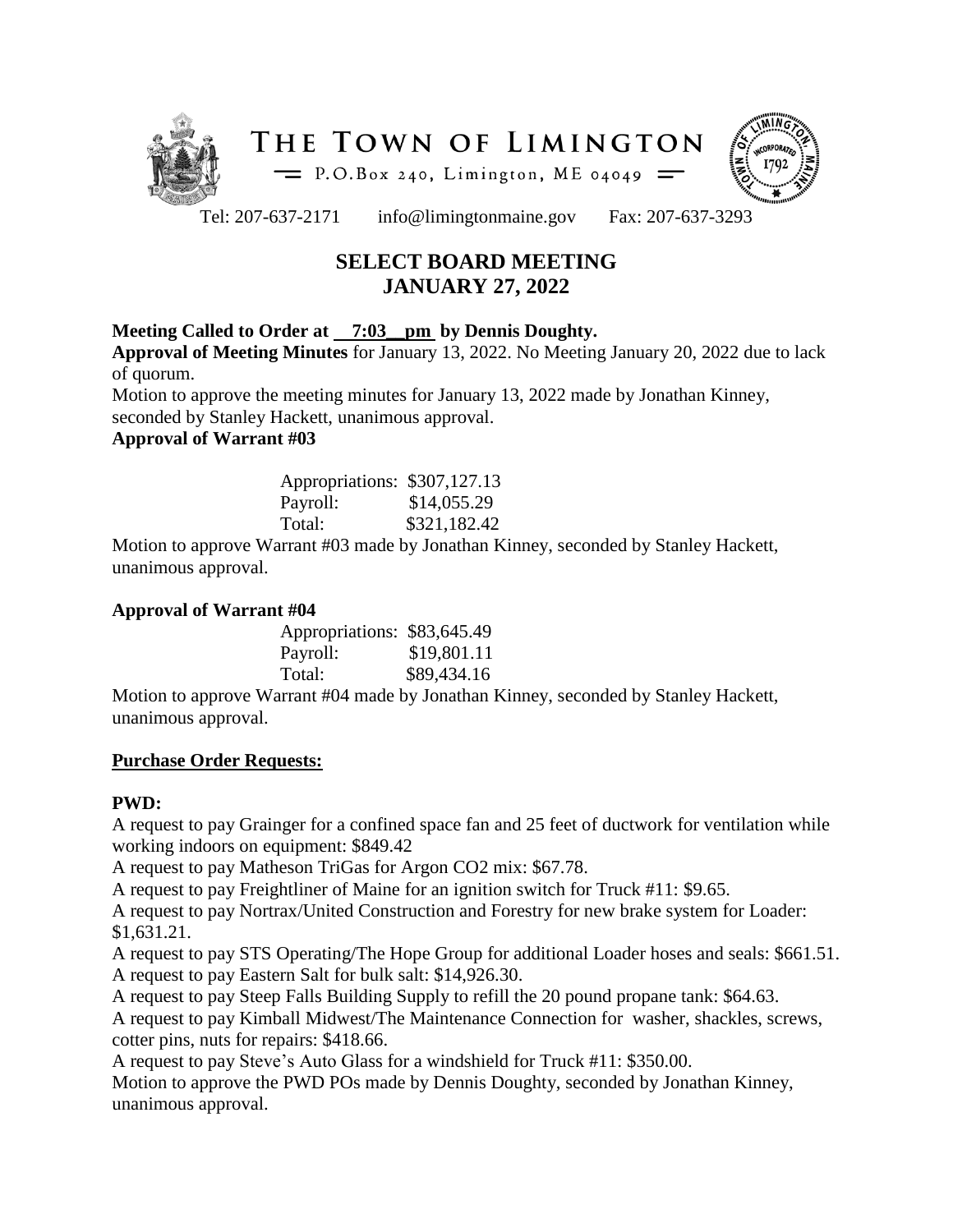## **FIRE/EMS:**

A request to pay Amazon for ink for the chief's printer: \$81.96.

A request to pay Portland Plastic Pipe for piping to repair the Dole's Ridge dry hydrant: \$548.96. Motion to approve the PWD POs made by Dennis Doughty, seconded by Jonathan Kinney, unanimous approval.

## **CEO:**

A request to pay the Treasurer of State DEP 15% plumbing permits Feb 2021-May 2021: \$105.00.

A request to pay Treasurer of State 25% plumbing permits Feb 2021-May 2021: \$1,107.50. Motion to approve the PWD POs made by Dennis Doughty, seconded by Jonathan Kinney, unanimous approval

## **PLANNING BOARD:**

A request to reimburse Joyce Foley for printer cartridges: \$248.66.

Motion to approve the PWD POs made by Dennis Doughty, seconded by Jonathan Kinney, unanimous approval.

## **Old & New Business:**

**Vote:** Approve the Old Town Hall revised Policies and Fees.

Motion made by Denis Doughty to approve the revised Policies and Fees, seconded by Stanley Hackett, unanimous approval.

## **Motion to Approve new accounting and assessing software contract with Trio Systems for the Town of Limington. This upgrade is covered 100% by the ARPA Funds.**

Motion made by Denis Doughty to the Trio software upgrade, seconded by Stanley Hackett, unanimous approval.

## **Weekly Update on Select Board activities:**

Worked on budget and referendum questions.

Worked on several GA Accounts

Met with PWD about the sand shed, and the depletion of sand for he public. PWD sated that more sand ha been removed by the public than the department has se don the roads this winter to date. Due to concerns about the amounts being removed, the gates to PWD will be locked during off hours. The gates will be open on Thursday evening during the Select Board meeting. The Select Board has renewed the swim permit for MMDY.

The Select Board spent some time with the PW Director learning about his iWorq software for inventory and expense tracking.

### **Informational Bulletin:**

**The Town Offices and the Transfer Station will closed on Saturday January 29, 2022 due to weather.**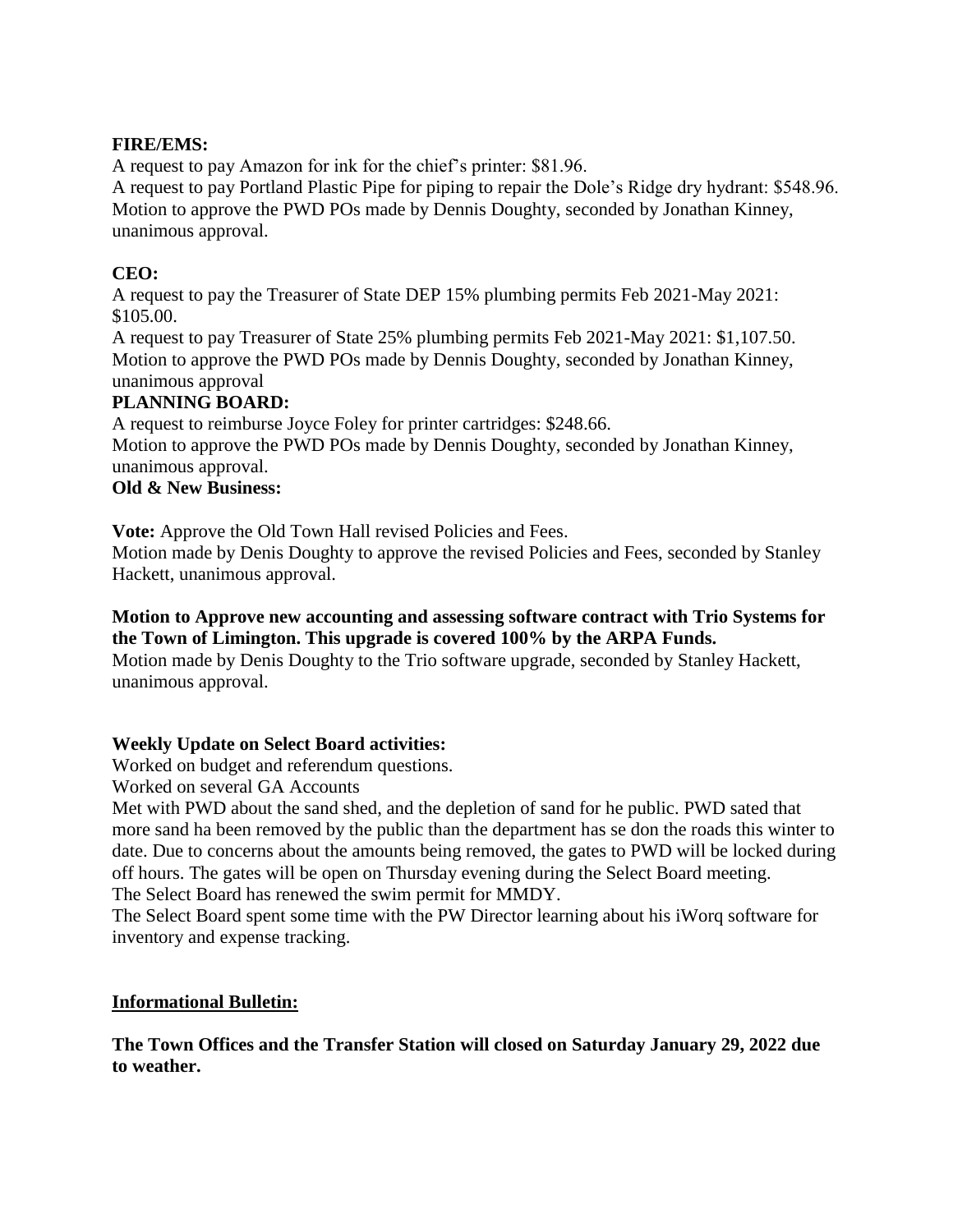Every home in the U.S.A. is eligible to order 4 free at home Covid-19 tests. They can be ordered at COVIDtests.gov

Horne Pond Ice Fishing Derby has been **rescheduled to February 12, 2022**.

**Transfer Station hours** are Saturday and Sunday from 9 a.m. to 4 p.m. and Wednesday 12-4 p.m. Recyclable materials go in the compactor at the Transfer Station. Transfer Station stickers are available at the Town Office. **A Transfer Station sticker must be attached to your vehicle windshield for the disposal of ALL items.**

**General Assistance Office** is open on Tuesdays from 3-5 p.m. Applications are available anytime from the Town Clerks office during their normal business hours. Applications must be filled out and accompanied with supporting documentation and must be signed.

**Planning Board** meets at the Municipal Complex on site the first and third Monday evenings at 7pm.

**The Financial Advisory Committee** meets the second Tuesday of the month at 7 pm.

**MMDY Oversight Committee** holds their meetings the second Thursday of the month after the Select Board Meeting.

**The Old Town Hall Committee** meets the first Tuesday of the month at 7 pm.

**We are looking for volunteers for the 2022 Parade Committee.**

### **Meeting Open to Public:**

Sherry Beety OTH committee:

Clarifying the error on the meeting notes from 10/24/2021 regarding the amount the OTH raised a the bake sale (notes have been corrected to reflect). OTH Fee Schedule: \$100/rental fee, \$100 security deposit for Town of Limington Residents, \$150/rental fee and \$100/security deposit for nonresidents.

Grants: Narragansett foundation grants, are asking for committed funds Sherry wanted to clarify the funds have not been voted on yet so they could ask for additional funds if they want? What is the time limit on the Article for matching funds (Stanley Hackett, 1 year)

Stanley Hackett discussed the maintenance issues facing the OTH as it has been maintained but has had no repairs in the last 16 years. He spoke about the Insurance and engineers report showing that the OTH Committee has a plan they are working toward for renovations, and he thanks the committee for all their hard work.

Stanley also clarified for Bonnie Lord Laughlin that the OTH article will be voted on at the Annual town meting.

Daryl Hubbard: Recycling: Why do people who recycle need a Transfer Station sticker a the cost of \$20? Asked if the cost of recycling is still less than curbside pick up.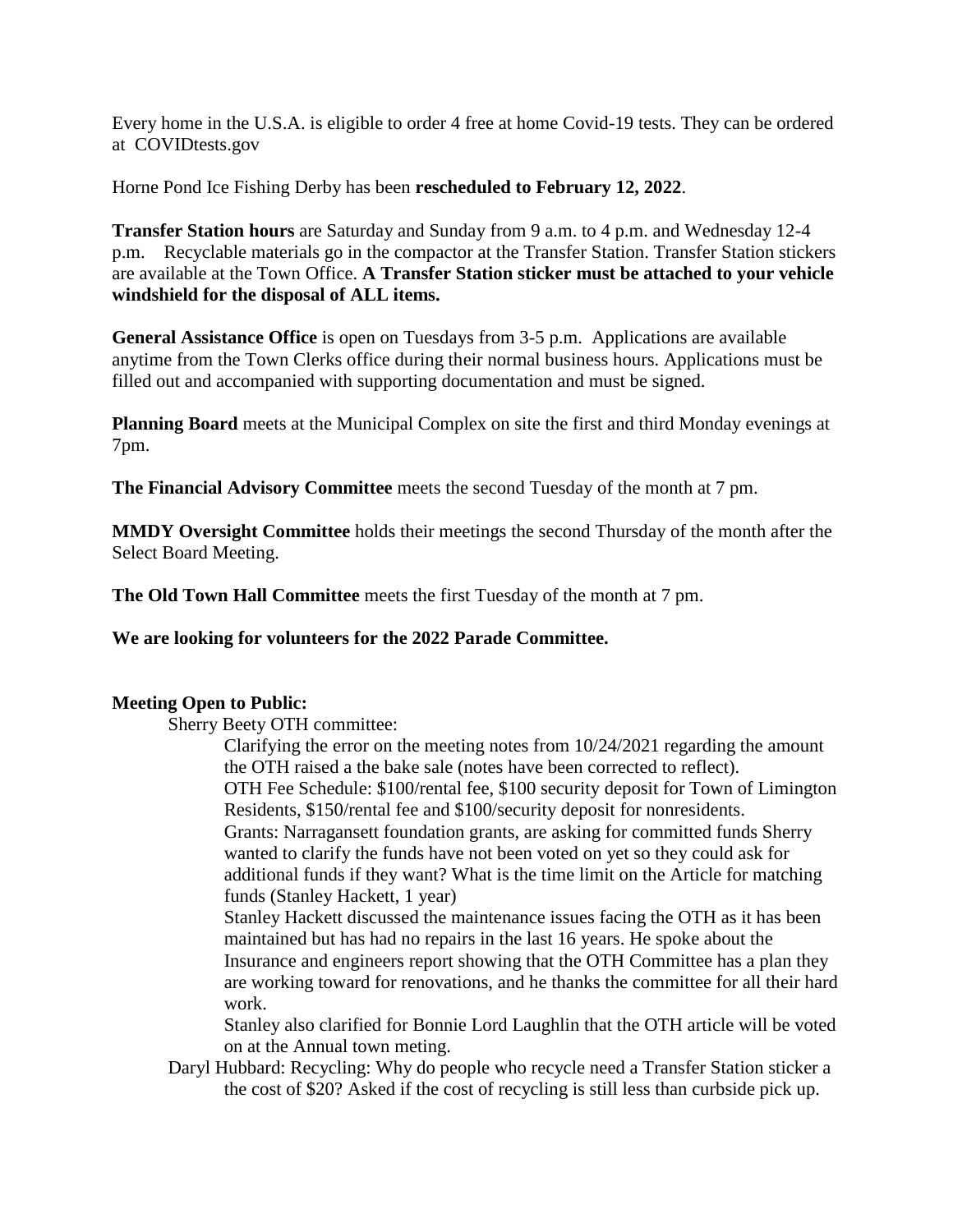Dennis Doughty replied, that yes it is less than curbside, however, we still have to pay to haul the recycling. Emil Braley asked if the townspeople can use the silver bullet at the school and Dennis Doughty replied that it would not be encouraged due to issues with nonrecyclables being put in. Bonnie Lord Laughlin requested that the two pages about recycling be put back I the town report: what is accepted at the Transfer Station, and what EcoMaine takes.

#### **Planning Board Referendum Public Hearing:**

**ARTICLE 6:** Shall an Ordinance entitled 2022 Amendments to the Towns Zoning Ordinance Article 12 Extractive Industry be enacted?

#### **Motion to remand Article 6 back to the Planning Board for vote in June made by Dennis Doughty and seconded by Stanley Hackett, approval unanimous.**

Joyce Foley stated she would like better communication between the boards as she was not notified of the meeting and saw it on the Select board meeting the previous week (1/13/2022) and that could have prevented this from having to be remanded back to the Planning Board.

Dennis Doughty states that the Select board thought this would prevent opposition by pushing it through.

Bonnie Lord Laughlin asked if this will be going back on the ballot in June (see above in motion). Can it be amended for June?

Stanley Hackett said as stated it can be reviewed and on the June ballot, perhaps having it reviewed by MMA.

Bonnie Lord Laughlin pointed out that no one has seen these referendum questions.

Rebuttal was made by the Select board that this is just a public hearing, and they read out the questions.

#### **ARTICLE 3:** Shall the Town vote to repeal Limington Growth Ordinance?

Joyce Foley: Growth ordinance is currently 25 building permits per year. A No vote will leave the ordinance as is, a yes vote will repeal the ordinance. If the ordinance is repealed the town would have to review and update the Comprehensive Plan, which should be done every 10 years. Stanley Hackett pointed out that is the permit number changes, the town would have to ensure that low income housing is included as a percentage of permits issued. Bonnie Lord Laughlin questions why the number of permits is not stated in the article? Joyce Foley suggested that any citizen can find out the number of permits with a phone call, and encourages people to be involved. Howard Allen asked if the wording of the article can still be changed or modified to add the explanation "which limits the number of building permits issued." Stanley Hackett said that the voting booths will have copies of the changes to the articles, and definitions. Joyce asked if the deadline for changing the wording has passed, and if so, can the articles be legally withdrawn of changed. Stanley Hackett said the Town Clerk sets the date to be